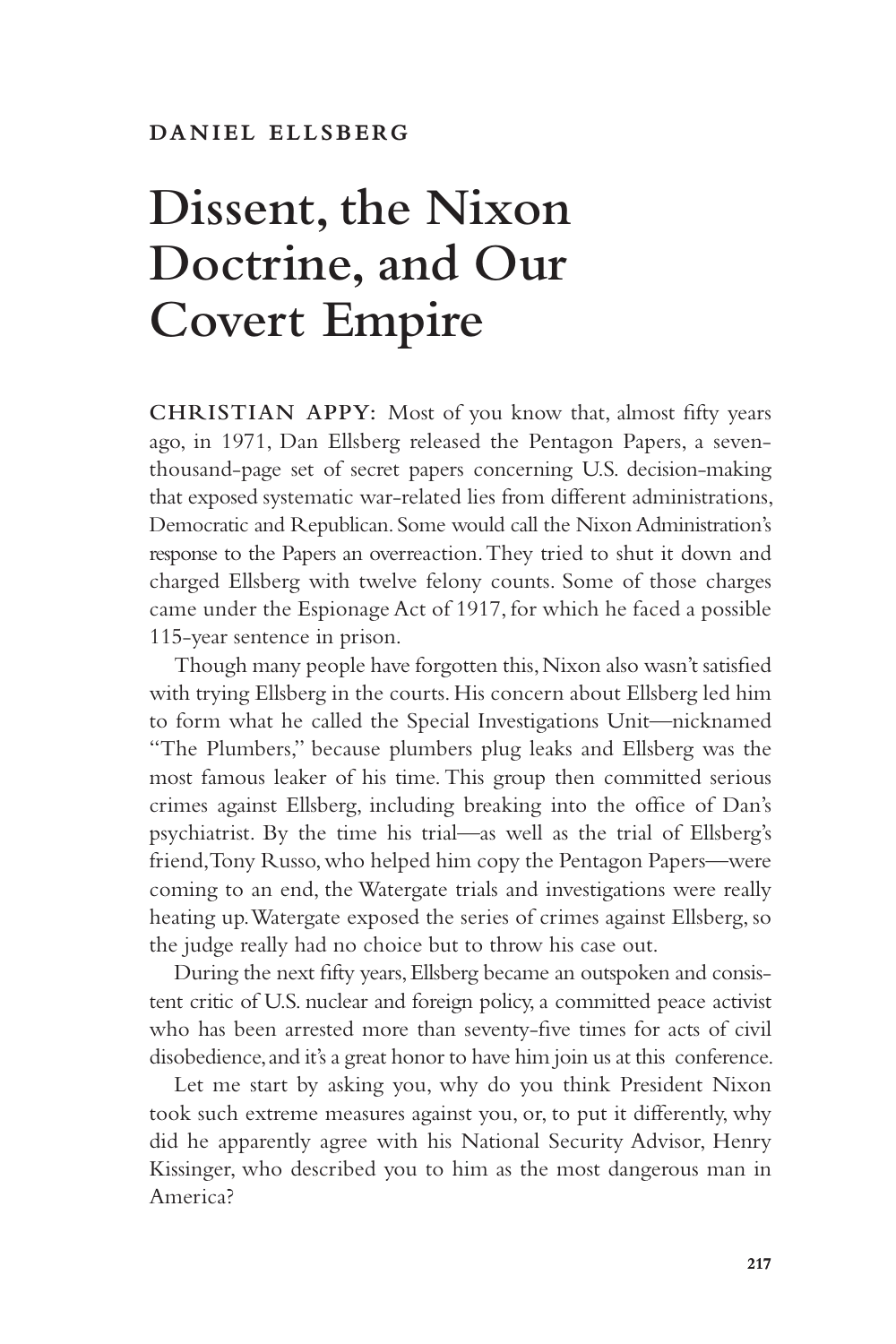**DANIEL ELLSBERG:** I've long known the answer to that question, Chris. But in fifty years I can't remember ever having been asked it, strangely enough. Without the actions Nixon took to get me, I believe he would have stayed in office, and the war would have continued. So, it's a very critical question. And most people imagine, without knowing an answer, that he was simply impulsive, paranoid, off the wall, irrational. That's not the case. He had, in his mind, reasonable grounds for the actions that he took. And other presidents would have done much the same in the same circumstances.

The reason was that I was a danger to his policy. Egil Krogh, chief of the White House Plumbers, when he was being sentenced, told the judge that he saw the freedom of the President to pursue his chosen foreign policy as the essence of national security. That's an interesting definition, actually, and one which I think is widely shared. I did threaten Nixon's freedom of action, because he did have a secret plan, in effect to win the war, or to end the war acceptably. And it had to be secret from the American people. Not from the government in Hanoi: he was threatening *them* explicitly, telling them his plan, and making his demands. But both the threats and the demands had to be kept secret from the American people, because they would have been seen as crazy, or reckless, or too dangerous and costly, and he would not have been allowed to pursue them.

And Nixon knew that I knew. I had an understanding of the secret plan, and I'd said as much to Kissinger at San Clemente, a year before the Papers came out. And Nixon knew I had copied critical documents, separate from the Pentagon Papers, that hinted at what his plan was. What he didn't know is how much I had.

He had reason to believe that the people who left the National Security Council—five of them, in protest over the Cambodian Campaign did know his plan: specifically, the nuclear threats he was making, which were critical to his plan. Roger Morris, one of his main aides and a deputy to Henry Kissinger, had seen the target folders for nuclear weapons in North Vietnam in the fall of 1969, before he left. And, as Roger told me later, "We should have thrown open the safe and screamed bloody murder." Because that's exactly what it would have been.

But they hadn't done that, unfortunately. Roger said that was the greatest regret and shame of his life. And they could have. Nixon did have a reasonable fear that news of his plan would come out and expose what he was trying to do. In order to shut me up, then, they went into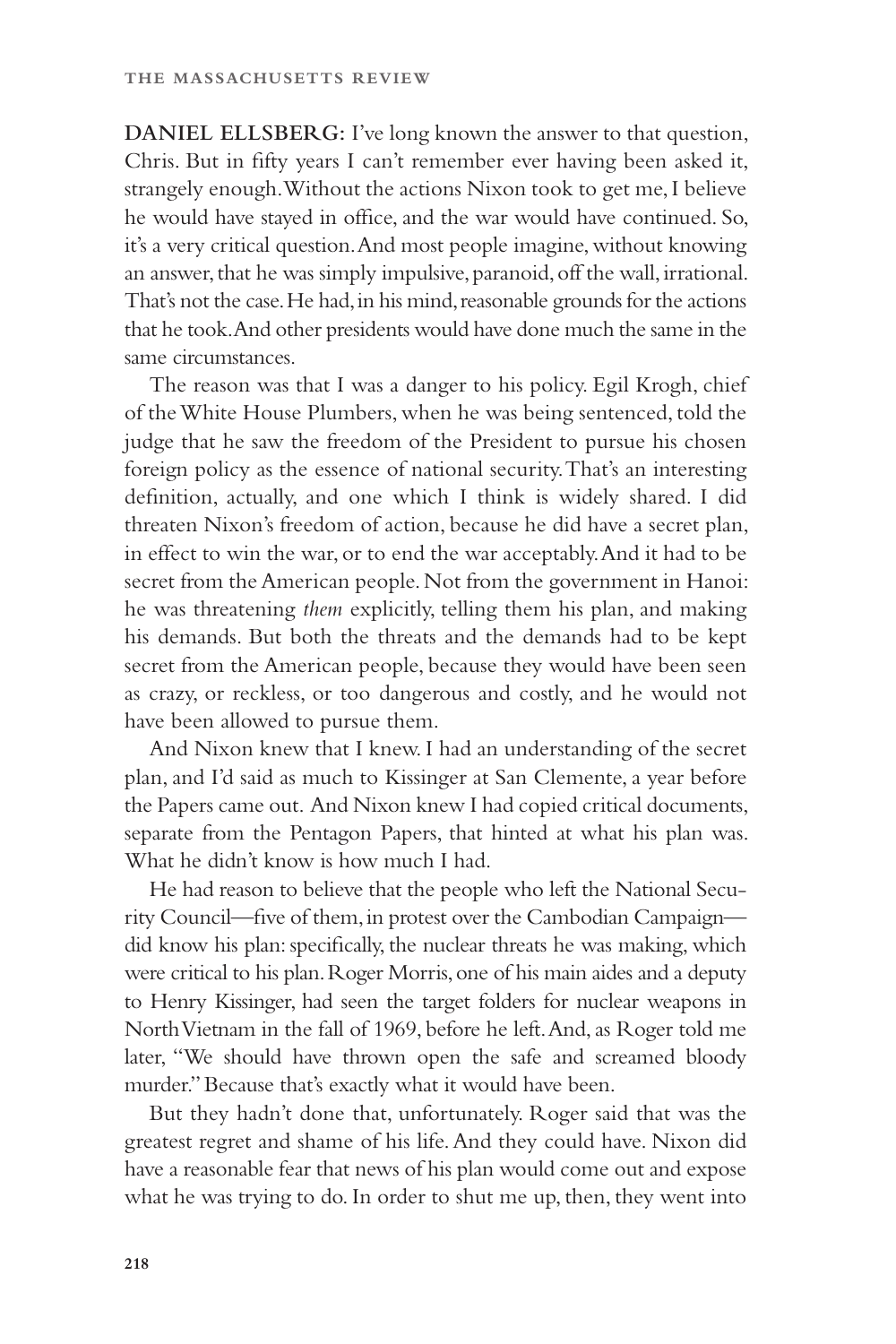my former psychiatrist's office to find material not, as is generally thought, to defame me—I was on trial facing twelve felony counts, that's already something of a stigma—but in order to threaten me, to blackmail me, to keep me from doing what I might have done to reveal his policy. When they didn't find what they needed for that, they made efforts to incapacitate me, to attack me on the steps of the Capitol, on May 3, 1972.

As it happened, they'd overheard me, on Mort Halperin's phone, without a warrant, with a warrantless wiretap. All of those things, in those days, were illegal. They have been in effect legalized since 9/11, so nowadays Nixon wouldn't have needed to lie about them and obstruct justice. But, at that time, he was threatened with indictment for criminal actions and impeachment. When finally, toward the end of my trial, thanks to John Dean and thanks to Alex Butterfield, who revealed the taping, and thanks to the people who resigned rather fire the Special Prosecutor, that information came out. Without these actions by other people, it was unlikely to have done so, and yet, as a result of that chain of events, Nixon faced impeachment and had to resign. And that made the war endable.

**CHARLES M. SENNOTT:** I want to follow up on Chris's question and dig in even a little deeper, on the subject of Nixon and on his campaign promises in 1968. At the time Nixon was saying, consistently, that he would bring "peace with honor." I'm not sure what he meant by that, but he did promise to bring peace with honor in Vietnam. Then, of course, the Pentagon Papers land in 1971 and contribute to the intense resistance against the war. But the war goes on. And it goes on until 1975.

So it's a two-part question, really: Why do you think the war did go on so long? Could it have gone on longer, as it did with Afghanistan? And how would you frame the historical comparison between the U.S.-led wars in Vietnam and in Afghanistan?

**DE:** Again, very important. I think oddly, over fifty years, very few people have asked this question: Why did it take so long to end the war? What were they negotiating about? They don't ask this question, and so they don't find the answer. There are historians like Larry Berman who have probed into this issue, and they have the answers, but their accounts are not widely known.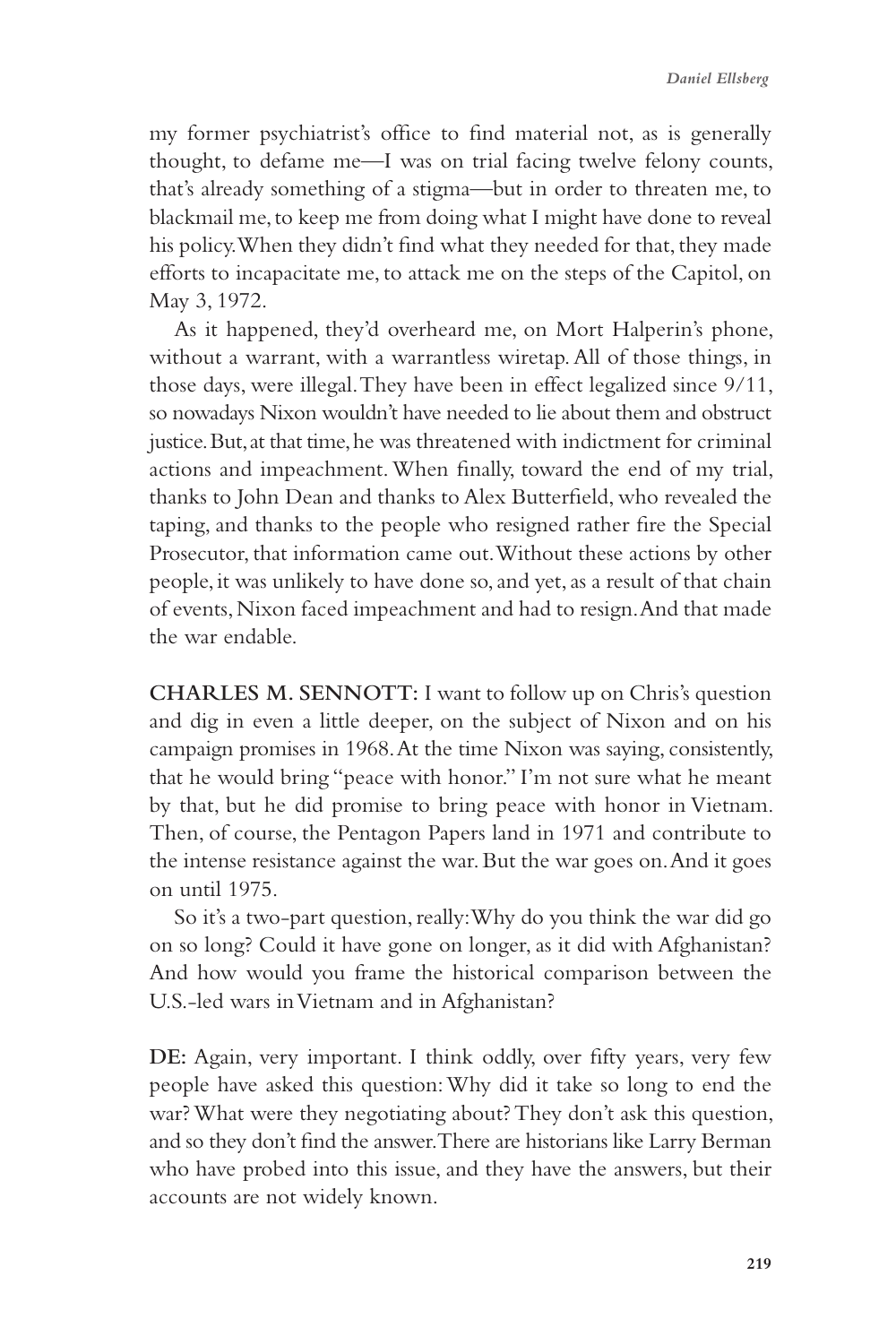Nixon never defined what he meant by peace with honor. I think people thought he meant getting out under a fig leaf of some sort, using some excuse, as quickly as possible. And also that "peace with honor" meant accepting that there would be unification of all of Vietnam, North and South, quickly, as one country under communist control. But that Saigon and other cities would come under communist control, at best after a decent interval—say, six months, a year, a year and a half—after the U.S. troops got out. I think, by the way, Hubert Humphrey might well have done something like that, had he gotten into office.

Nixon had no intention of letting that happen. For him, "peace" meant an absence of U.S. ground army conflict, basically. He felt the American people would accept that as a resolution, as the end of the war, because it would be the end of the American ground war and casualties. He was pretty shrewd about that, I'm sorry to say. His plan was to get the American troops out, hopefully—and he really did hope—in his first year, a quick end. But, at worst, he planned to do it by the end of his first term, or the start of the second. And he planned for Saigon and the other major cities to remain under the control of our annointed puppet, General Nguyen Van Thieu, until the end of his second term.

That would be in early 1977. He was looking at American troops being gone, but envisioning that Thieu—our anticommunist, Americancontrolled puppet—would remain in power, without the American troops for eight years, not just for a year, or year and a half. Almost no one in the public imagined that Nixon could achieve such a thing, or that he would even think of it. The heart of his plan was to bring that about, which might have seemed almost impossible, by assuring that as American troops left, North Vietnamese troops would also leave South Vietnam and go back to the North, so that Thieu would then only have to confront the NLF—the southern guerrilla forces—with the help of an enlarged Army of the Republic of Vietnam. ARVN, they called it: our troops—paid for, managed, trained, pretty much along our principles. Everything they carried: their arms, their boots, their helmets, all from the United States. They would be enlarged, and they would be supported by American air support—which Nixon did not foresee removing at all. The war would go on in the air, as far as the U.S. was concerned, but he counted on the American public essentially accepting that.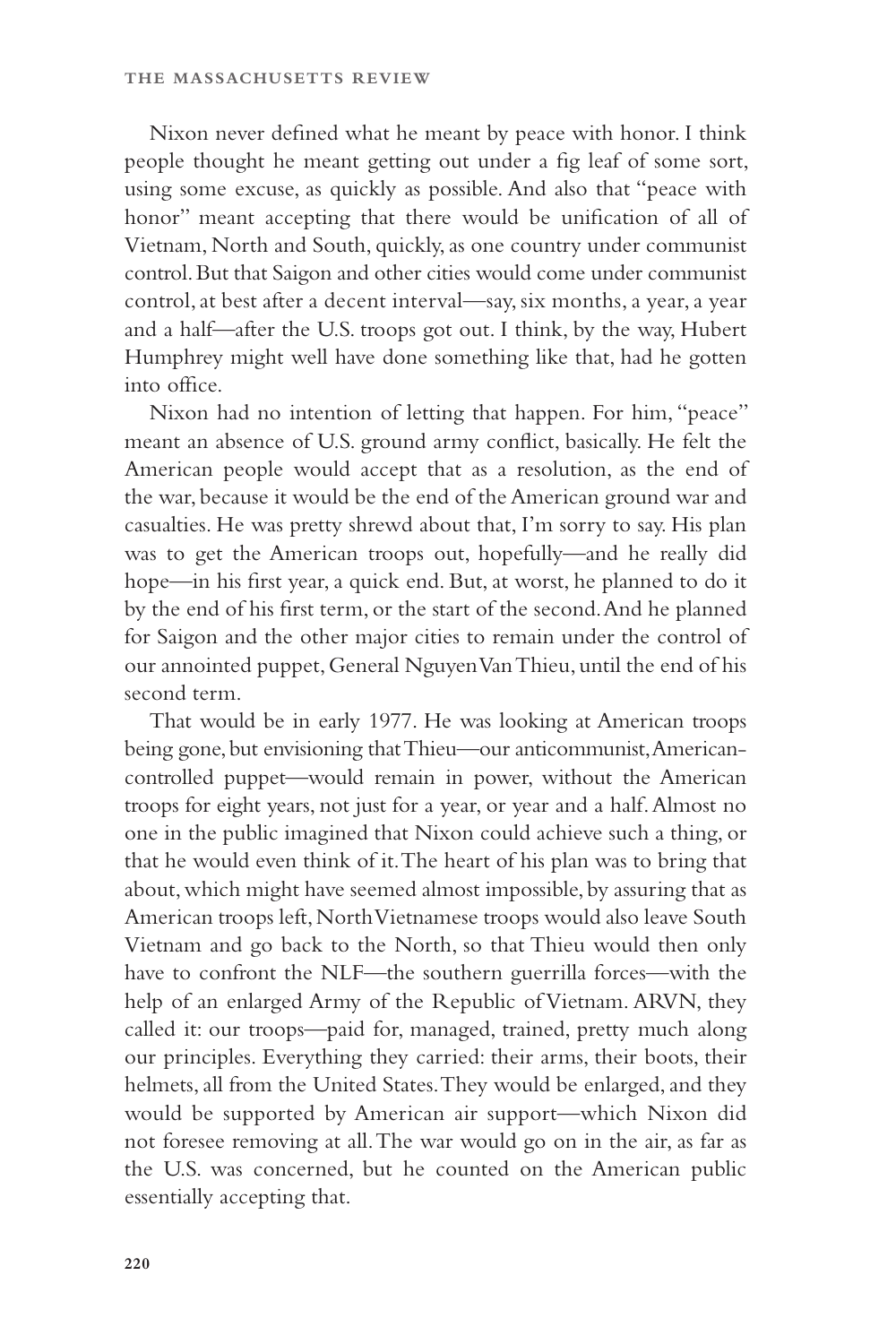To jump right away to the end of your question, that's what we have in Afghanistan right now. And what we have had for almost twenty years. That is what Nixon was aiming at: a war where the U.S. participation would keep—in the capital and the major cities—a U.S. dominated government, with the help of U.S. air and local troops.

So how is Nixon going to get the North Vietnamese troops out? The answer was by threatening them with nuclear weapons: if they did not leave, mutually, at the same time as the Americans, he would destroy, annihilate, North Vietnam. And he had plans for doing that as early as 1969. He'd gotten that idea when he was vice president, under President Eisenhower, and saw what he regarded—and Eisenhower regarded—as successful nuclear threats: in the Taiwan straits in '54–55 and in '58, and in Korea even earlier, and in Iraq and Kuwait at various times.

So Nixon felt, *Okay, these nuclear threats do the job, and if necessary, you'll carry them out*, but, hopefully, as he thought and said, *Ho Chi Minh will be in Paris and sue for peace as soon as he hears the threats* which was wrong. Mort Halperin, who was still working for Kissinger in '69, told me that was wrong. And I also understood that, from having been in Vietnam, and from having studied the Pentagon Papers, so I was sure these threats would not succeed in getting the Northern troops out, or in keeping Thieu in power. So, instead, I saw this as a plan for extending the war indefinitely—not what Nixon expected or wanted, but it's what would happen. And I also saw it as a plan for enlarging the war, possibly to the point where, with our attacks on North Vietnam, the Chinese would come in, and we would have another Korea, essentially.

Now, your question is, why did the war go on? Well, because my expectations, and Mort's expectations, were fulfilled. The North didn't meet those terms. They never did take the Northern troops out. The war became endable only after three years, when finally Nixon and Kissinger dropped their demand that the Northern troops get out. And so we had gotten our troops out, but most people saw that as essentially conceding Vietnam to the North Vietnamese. To Hanoi.

But the events of 1972—the offensive there and the heavy bombing of North Vietnam and later of Hanoi—also showed that their basic concept was feasible: American air power could in fact hold off the North Vietnamese troops and the NLF long enough, well, to keep Thieu in power. In the end, it cost twenty thousand more American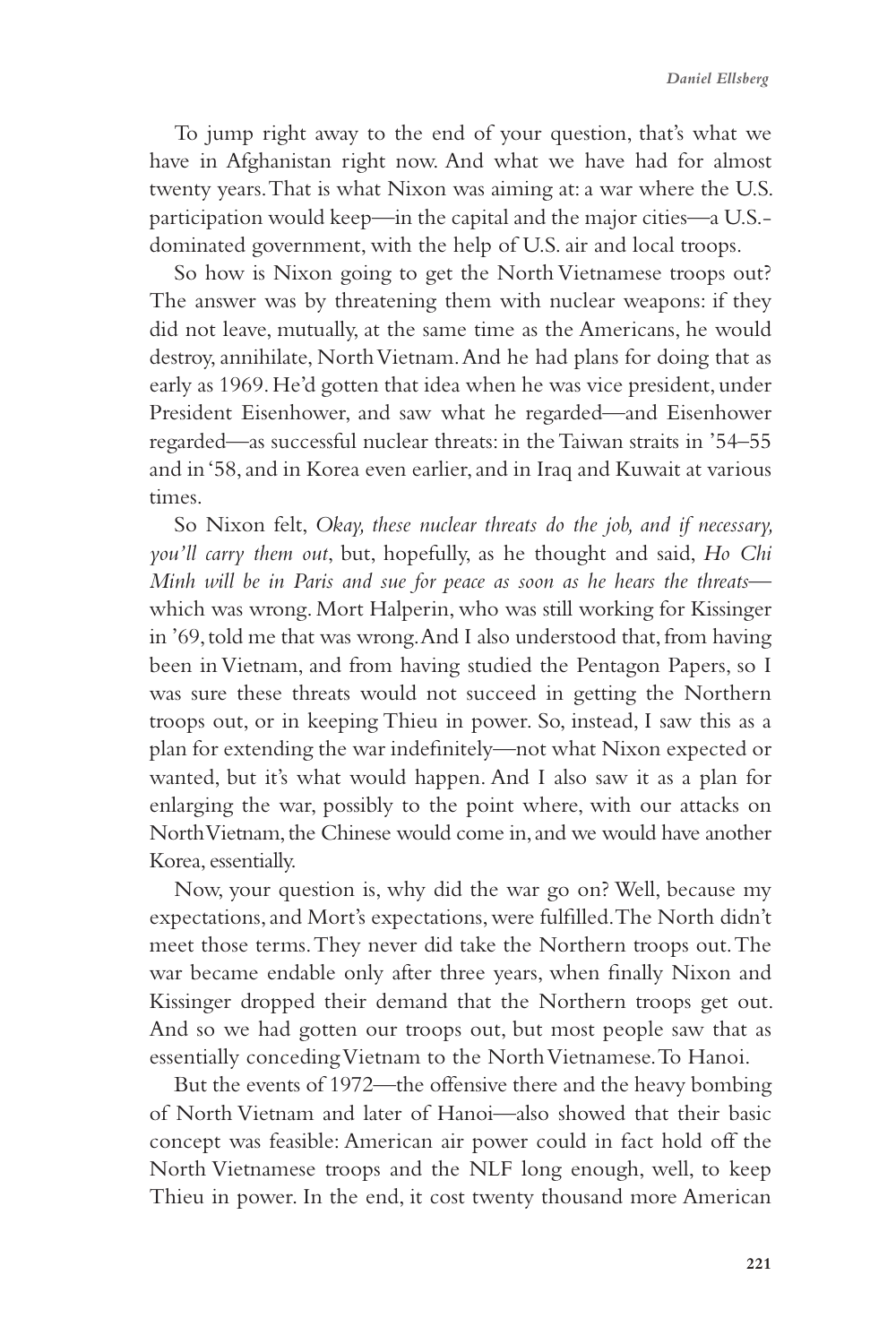lives to get there, and an uncounted number of Vietnamese, half a million or a million, but that was acceptable to them.

A key point here, finally, and one that we didn't fully appreciate until relatively recently: the sticking point in the negotiations—the single point that kept any agreement from being held year after year after year—was Nixon's strange, determined demand that Thieu specifically Thieu—must not leave the government and must remain in power. And Hanoi absolutely would not accept that, at least until after the offensive and the bombing in '72, when the Soviets and the Chinese pressed them to accept it for the time being. But the North Vietnamese were strongly against it.

Why was Nixon so adamant on this point? The public didn't know, and even the historians didn't know, for a while. It's only a couple of years ago that John Farrell finally came up with proof from Haldeman's diary, which had not previously been released, that Nixon himself had run the operation, in October and November of 1968. And Nixon through other intermediaries, and through the Vietnamese ambassador in Washington, and via Anna Chennault—had assured Thieu that he would get a better deal from Nixon than from Humphrey. This pledge was not only sincere on Nixon's part, it was true.

And, in fact, Thieu did get a better deal than he would have gotten from Humphrey. Thieu outlived Nixon in office. But with the election looming, Nixon intended to keep Thieu from going to Paris for peace negotiations. In a matter of days, the prospect of those negotiations had brought Humphrey up, from way behind, until he was even with Nixon, at the very end of the campaign. In fact, in one poll, he was ahead of him. Probably he could have surpassed Nixon and won the election; in the end, the outcome depended on only 500,000 votes.

But Humphrey's rise stopped abruptly when Thieu refused to go to Paris and take part of the negotiations. As Thieu said to Tran Ngoc Châu, a fellow officer in Vietnam and his friend at that time: *I elected Nixon.* He had, and Nixon knew that. And Nixon also knew that Thieu could reveal that state of affairs at any time. Nixon had done what Donald J. Trump was accused of doing with the Russians in 2016—collusion with a foreign power, by a Republican rival for the presidency, in order to win an election. And though the accusation was not proved in the case of Donald J. Trump (through his stonewalling, perhaps, or perhaps because it didn't happen, who knows?). But Trump was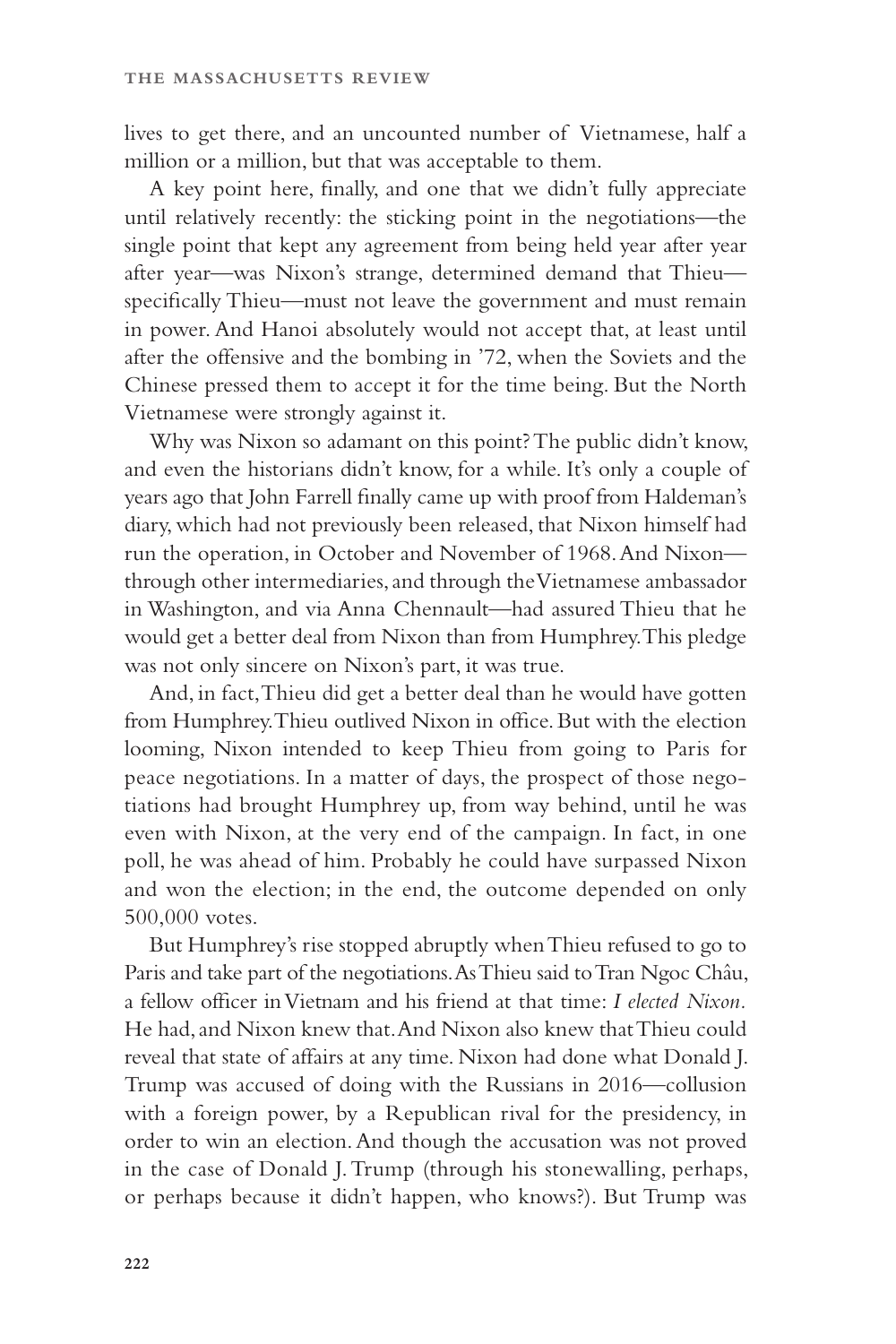charged with it. And it did happen under Nixon, and it was an impeachable offense at any time.

This hidden, adamant demand that Thieu must remain in power, which kept the war going year after year—twenty thousand more American dead, and let's say half a million Vietnamese—I believe was strongly based on the fact that Nixon could not afford to have Thieu release his recordings of those communications. They would have shown that Nixon had won that office corruptly. And he virtually did succeed in his plan, except that, as it happened, his maneuvers in order to keep it secret, the crimes against me, did become public, thanks to John Dean and thanks to the other people in this chain of events resulting in a very unusual, a remarkable instance: that the crimes of a president were revealed, while he was in office and running for office.

**CA:** That's great, Dan. I'd like to ask a question about the Pentagon Papers. What has been learned from them? And what might have been learned that is relevant to our own time?

**DE:** Well, I was rather amazed to read—and it's in my book *Secrets* that on the second day of the Pentagon Papers, H. R. Haldeman, the chief of staff, reported to Nixon about a staff meeting that they'd had. Donald Rumsfeld, later Secretary of Defense but at that time part of the White House staff, had spoken on the import of the papers. And Rumsfeld said, "To the ordinary guy, this is a bunch of gobbledygook, but out of the gobbledygook comes a very clear thing: you can't trust the government. You can't believe what they say, and you can't rely on their judgment. And the implicit infallibility of presidents, which has been an accepted thing in America, is badly hurt by this. Because it shows that people do things the president wants to do, even though it's wrong, and the president can be wrong."

When I read that, I thought, *Wow*, you know, *smart guy*! Rumsfeld has never been accused of being dumb. (Though his judgment in getting us into Iraq would come into question later.) I thought, *Okay, if you learned those lessons*, and if those are the lessons, which is absolutely right, *and if he's right that the public can see it*, and I think that was largely true, *then how could he have done what he did later in Iraq and Afghanistan*? And I think the answer is *he learned from those twenty-three years of history that the president can get away with it*. This is what happens, and it doesn't come out, except under extraordinary conditions. This time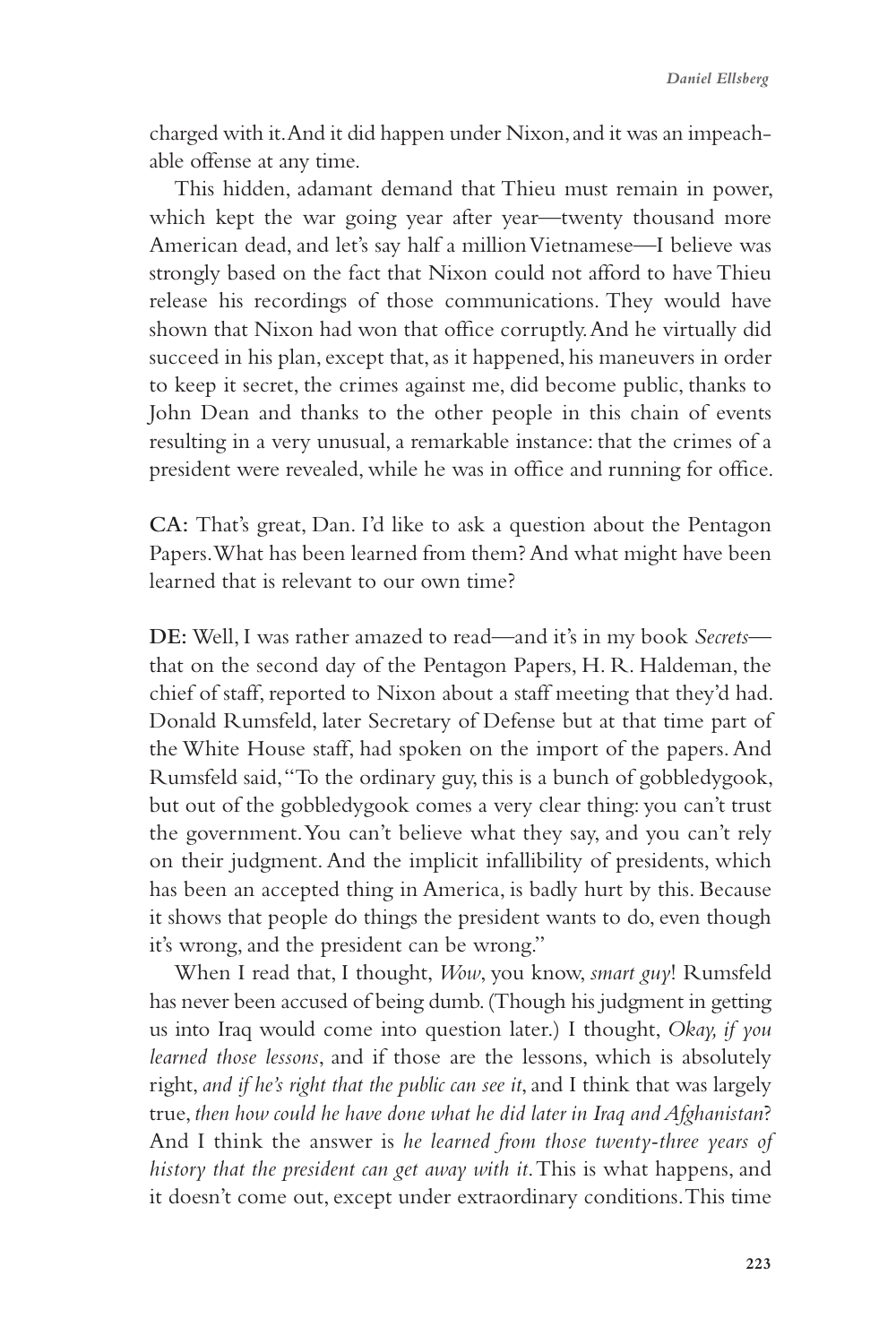it did come out. And yes, the president can do wrong, and people will carry it out for him, and they will keep the secret.

And it has been true later; we don't have the Pentagon Papers of Iraq or Afghanistan. Yet certainly we got into those wars on the basis of as much lying and delusion and ignorance by the public as in Vietnam years earlier. In other words, the public hadn't learned to avoid that kind of trap. And one reason for that even Rumsfeld got wrong. He said that people had learned that presidents do these things; unfortunately, what the Pentagon Papers showed them was that *past* presidents did them.

What I think Nixon went on was a better assumption: they won't assume it of the present president; even if it was true, as I was pointing out, of four past presidents in row. They were pursuing this stalemate, basically, in order not to give up part of the empire and to be accused of being an incompetent manager of the empire. Not that that word would have been used, but that was the idea.

People give so much benefit of the doubt to the president. They are so willing to believe what he says, even though they didn't vote for him, that he really could continue to get away with it. As a result, the lesson that I hoped would come out from the Papers, that a fifth president in a row was doing what others have done, didn't get through it all. The papers did not ask the question, *What is Nixon doing, in contrast to what he is saying? What is the upshot of all this, what is really going on now*? That didn't come out, and to this day really it hasn't.

So . . . things that the government learned: Get rid of the draft. Ground troops, do without ground troops. The "Nixon Doctrine" was announced in mid-'69. Here's a point that I've almost never heard anybody else make, and I myself didn't understand it at the time. This is the Nixon Doctrine: Our policy is going to be to provide air power, and we'll let the ground troops come from the local people that we're supporting and defending. We had 500,000 troops at that time in Vietnam. So everybody thought, including me, he's talking about the future, that's the goal he wants to get us to. But that is what he wanted with Vietnam: to get our troops out, and to get the North Vietnamese troops out, which he didn't get. But it did turn out that, with air power, he could compensate for them. We did beat back the offensive in '72, with minimal involvement of our troops—it was mainly B-52s and fighter bombers and whatnot. We did manage to do it, and that's what they are doing in Afghanistan, and we've done it now for twenty years.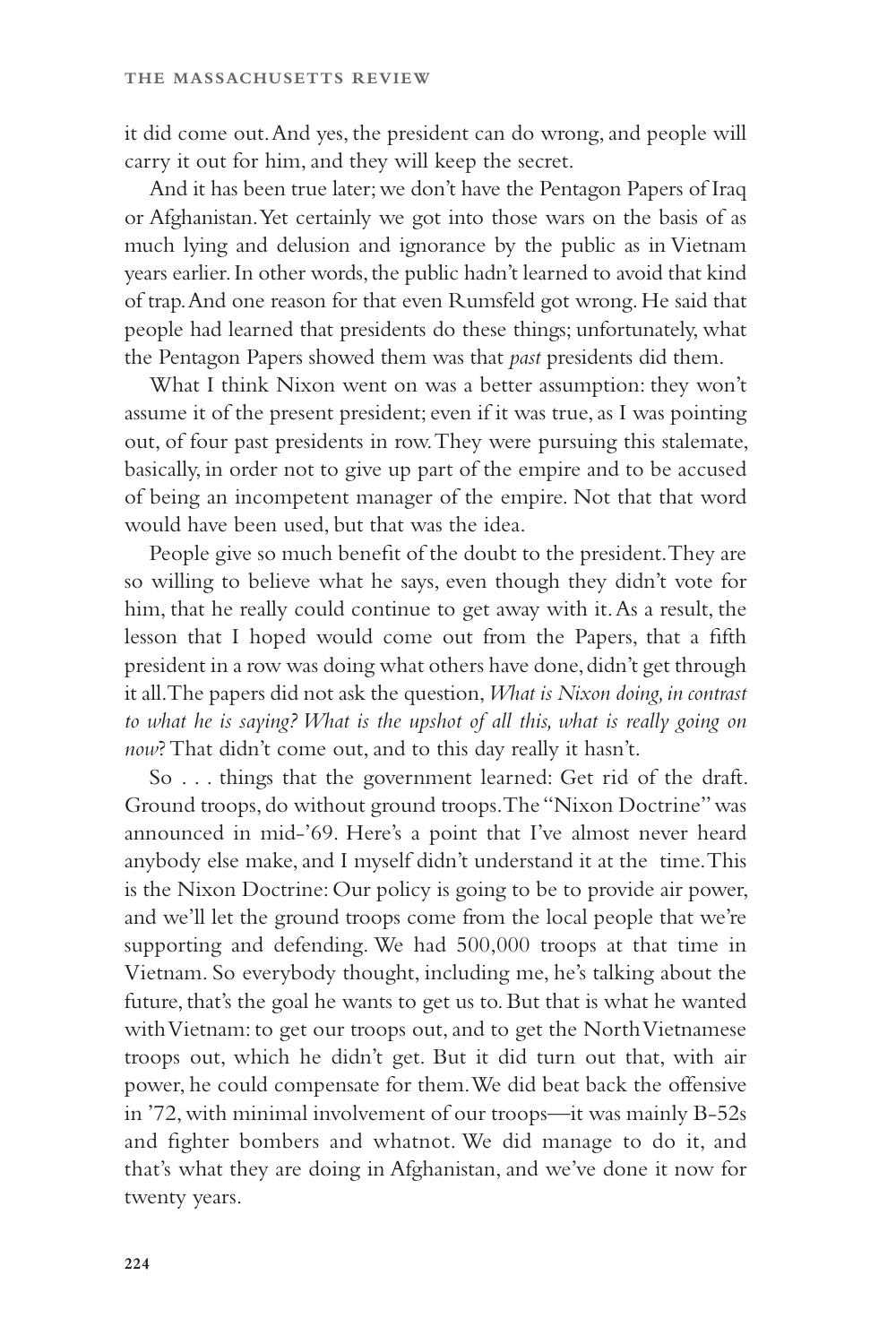So, going back to Charlie's question, if I may. He asked, Why did the war go on so long? Because it could, at that point—and it was going to go on much longer. I think the war was fated, except for an extraordinary set of circumstances, to go on longer than it did. Nixon was going to bring back the air war; he had actually ordered that, by mid-April, as soon as our troops were out. But he had to rescind that order when John Dean's information about the break-in to my psychiatrist's office came out, following the attempt to incapacitate me physically, on the steps of the Capitol on May 3rd. Those events came to pass, and Dean's information was verified by tapes and testimony, and all of those things had to happen to make something absolutely amazing happen—and that was *keeping Nixon from renewing the air power*.

Now here I'll say something that will be controversial. There are those who say that without the American ground troops, the war would have been over shortly anyway. I don't believe that, and my friend John Vann definitely did not believe that. John Vann was probably the most knowledgeable military expert at the time, and in early '69, when he was over there, he said, "You should get American troops out, remove one hundred thousand right away. And a couple hundred thousand within the year. And get it down to one hundred thousand, or forty thousand or something like that. Because *US air power* will do this. It will hold on to what you have."

Nixon could have avoided three or four years of heavy escalation, and he could have avoided the interventions he made into Laos and Cambodia, which were intended to convince Hanoi that he would carry out the threats of escalation, that he would go beyond what Lyndon Johnson had done—and therefore they should give in. They didn't. The interventions didn't achieve what he wanted. But they were also not needed.

I'm saying that we've learned from Afghanistan what the American people will put up when it comes to bombing other people, without American casualties. That's a sad and dismaying lesson, and we have to come to terms with it somehow.

In November '70, Charlie Goodell lost his office as a Republican from New York because he opposed the war; later, he was a member of my defense team. In December '70, while he was still in the Senate and before the Pentagon Papers came out, he said to me, "Dan, the American people don't care about Vietnamese casualties." He said, "They don't care. They care about American casualties, but they are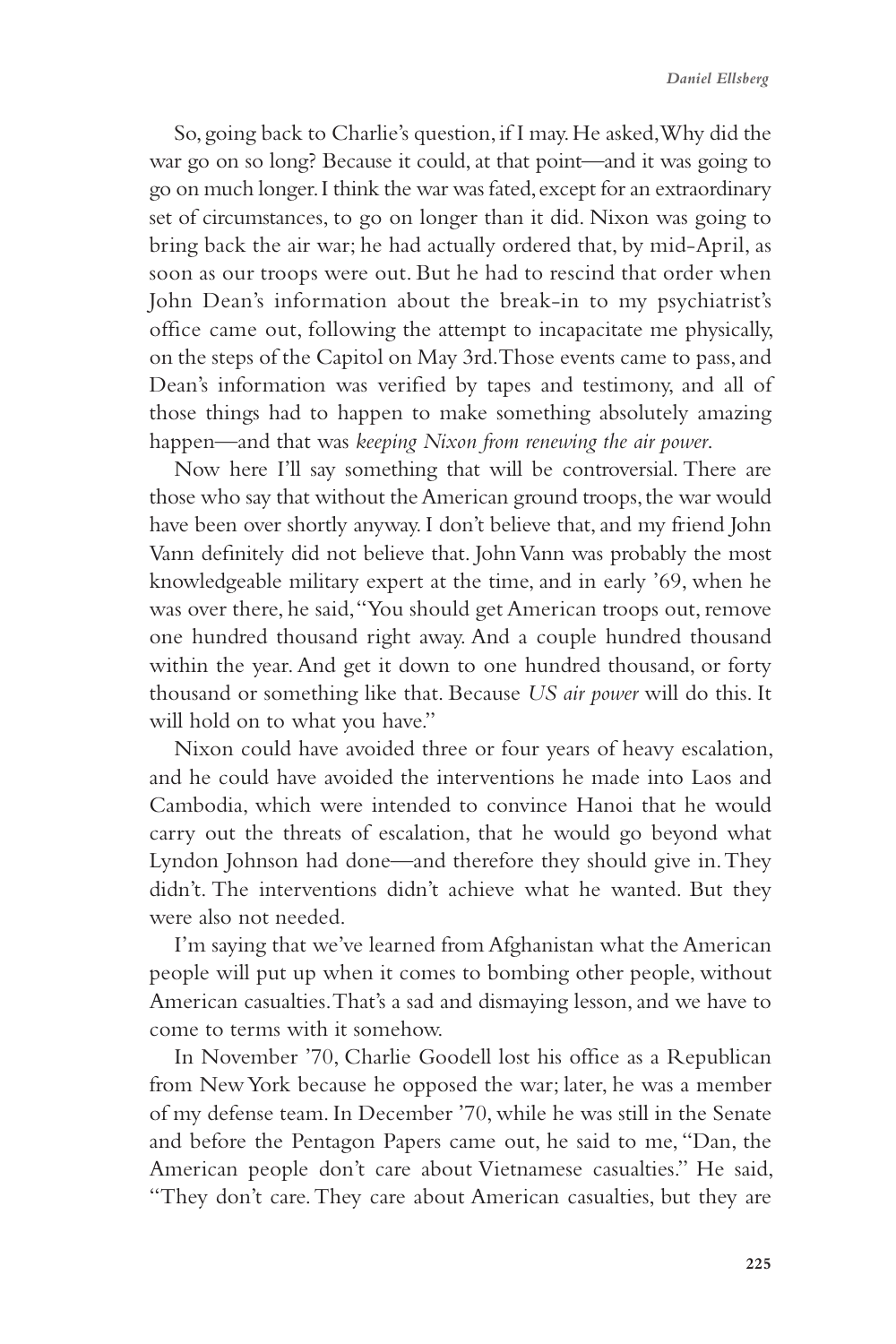not going to care about the Vietnamese." And I remember saying to him at the time,"You might be right, Charlie. I hope you are not right, because he's going to get the American casualties down, and then the war could go on indefinitely."

I'm afraid Charlie was pretty much right. In fact, I have been thinking about the recent trial of Derek Chauvin and the charge he was convicted of, depraved indifference—carrying on lethal activities with conscious evidence of an unconcern for the risks. They call it a depraved heart, or depraved indifference, murder. And really, I don't think Americans are unusual. I think they are human, but at that time their concern for the people we were killing in the process of controlling these areas was imperceptible. And that has to change. If it does not change, we will not escape the consequences of our own policies, over the last seventy years, in the nuclear era.

**CMS:** Thanks, Dan. That is a very powerful history, and it brings us up to this moment. I want to ask a question about our yearlong history project. As you know, we've been focusing on the themes of truth and dissent, so we've built all of the work around that: the seminar, the podcast, the website. How do you evaluate those two terms in our own moment, when it feels like truth is really being eroded, and when it feels too often like dissent is being muted? What lessons about truth and dissent can we learn from your life, and what might they offer to give us some inspiration today?

**DE:** Well, a truth that I learned in Vietnam—as did nearly all of the three million people we sent to Vietnam—was that what we were doing had no prospect of success. That there was no progress being made: progress was a lie we told to the public. There was no end in sight, in terms of what we were doing, and it wasn't going to get better.

Before my two years in Vietnam, I had been in the Pentagon, and I was prepared to say that more bombing is not going to do it. I was there during the bombing escalation. More troops are not going to do it. And that's why I came to think that it was essential to do something to change what we were doing.

And let me mention one broad truth, something that I did not understand right away, not until after the trial. As I think very many Americans did and still do, I continued to think of Vietnam as kind of an aberration in our policy, that it was something that needed to be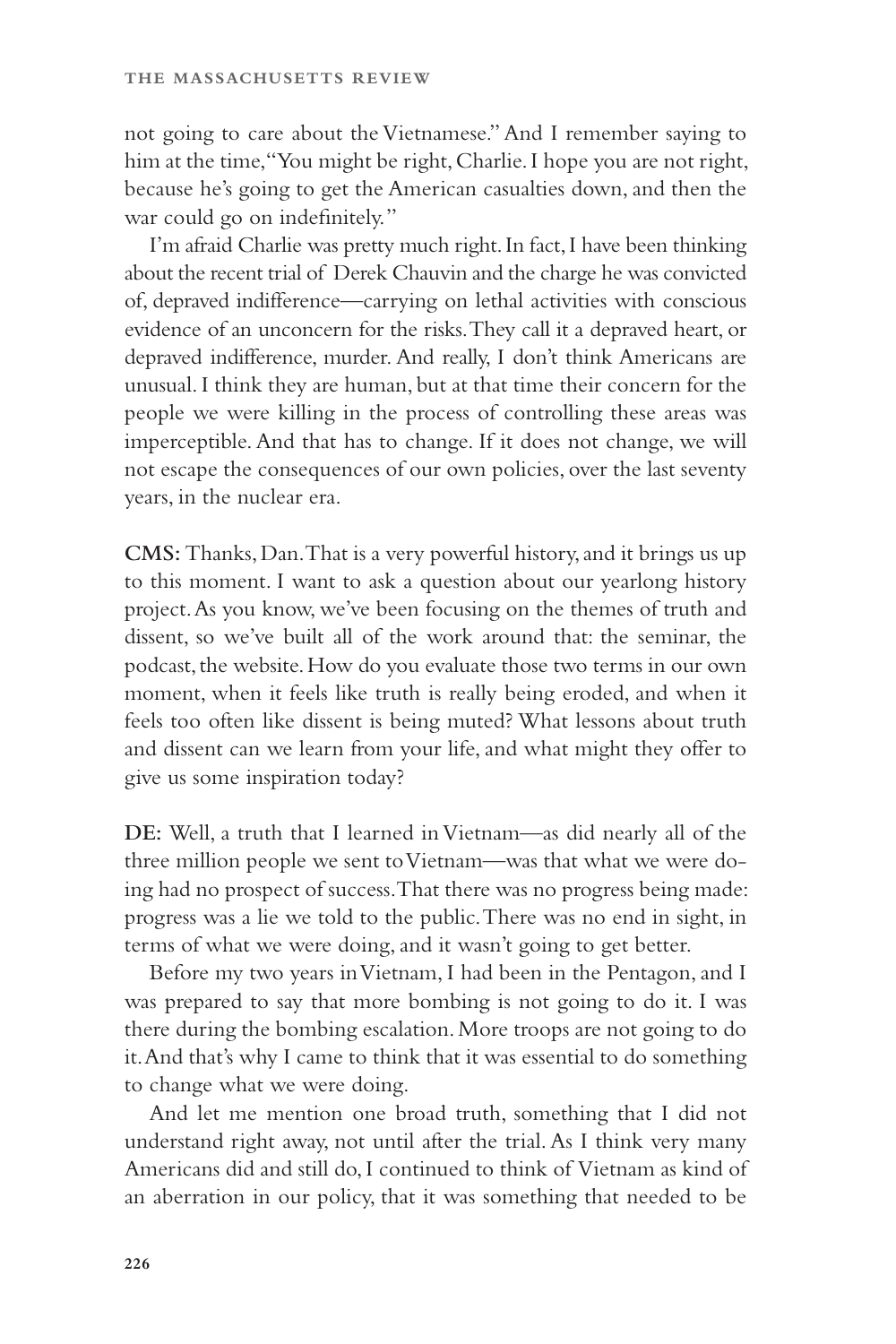ended, but that it was just a mistake. We planted our flag in the wrong place, for whatever reason, and that action didn't characterize American policy generally. That was wrong.

It was only after the trial that I had time to read the so-called revisionist historians, like Walter LaFeber (who just died), Gar Alperovitz, and a number of others. My wife Patricia says that it would be better simply to call them historians, rather than revisionists. Based on history, they're showing that Vietnam was absolutely the pattern of what we do, especially in the former colonial areas, which we more or less took over.

I thought, for a very long time, that I understood. Everyone knows that we took over the French colonial project in Vietnam in a way that surprised even the French. Yet this is what we have done everywhere in the former colonial areas. We take over the "support and obligations," and the supposed rights of regime change, determining who runs, who governs, who rules in the so-called Third World areas, the underdeveloped areas. We use them for resources, investment, cheap labor, and so forth. In short, it took until after the war for me to realize fully that I had been part of what I would now call a covert empire.

This is one of the truths that I think America has yet to learn. And it can't learn it too soon; it should be right away. Here's what I mean by that term: "covert" implies plausibly denying. It means that you not only lie, you not only conceal who is the sponsor of these acts, and what their purpose is, but what is being done. In addition, you provide false or misleading evidence for what you are saying and plausible cover stories about who is doing what. These false claims are especially plausible to people who want to believe what you are saying.

Americans do not want to believe that we are an empire, not in the sense that we have an illegitimate influence and determination about who governs other nations and people, as we do. The term "regime change" has become actually commonplace now, and yet it's the very definition of empire—we decide who governs someone else. And we do it with means that have to be denied too: assassinations, coups, military dictatorships, paramilitary operations, bribes, and so forth, as well as cultural influences.

The truth then is that we are an empire, even if we think of ourselves as more of an anti-imperial project—with our revolution as the first war of national liberation. We have always really been an empire, especially regarding the continental U.S., but also beyond that. In Central America, we hardly disguise that it is our so-called sphere of influence.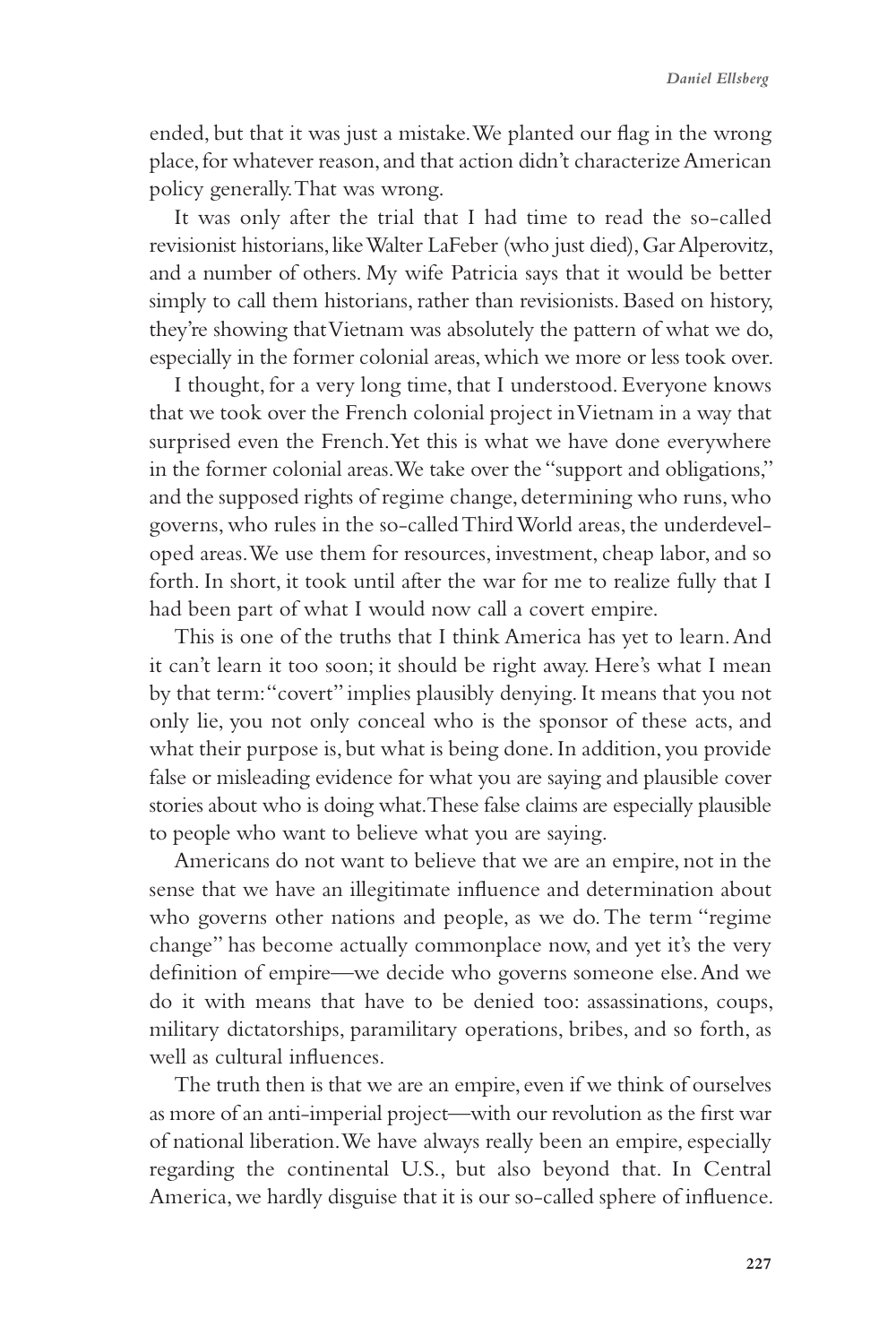But also when you look as far afield as Indonesia, and not only the Philippines, and also, of course, Vietnam. And now the Middle East.

So, what do we do about that? Well, the problem is that empire involves us in subduing resistance to our distant influence, our control. And it involves acts like torture, detention, mass killing. Depraved indifference murder. A key thing that I really came to know then: the truth is what I read in the earliest parts of the Pentagon papers. We have accepted the imperial project from the French and replaced them. I came to see then that, from the beginning, our effort had no legitimacy at all; there was no justification for the killing we were doing. It was unjustified homicide, and that included all the people: the military on their side as well as on our side, the civilians on both sides. All of them, I think, were subject to unjustified homicide as a result of U.S. policy, and to me that meant murder. I just didn't have a word for it then, but it's since gotten named in the Chauvin case: depraved indifference murder.

The Pentagon Papers show clearly an absolute lack of concern for what we were doing to Vietnam, to the society, to the people. It just isn't there. We think: *This is the cause, and it's worth it.* So, then we have to face the question: Who are we? We think, it's not American to torture. Well, it turns out it is, as we have learned from the Middle East, in a report that remains classified, six thousand pages for the Senate Intelligence Committee. It contains details of our use of torture, and also the fact that it did zero good.

Now that you could not predict entirely, but that's the way it comes out. Maybe that is why it's still totally classified. So, that is not us? Well, actually that is us. *We are for self-determination, and we are for democracy, everywhere, including the Third World?* Actually we're not. That is not the truth. We are not supporters of democracy in the former Third World, the underdeveloped world. Any more than they had democracy under their colonial rulers; democracy doesn't serve our corporate interests, our national interests. So we overthrow it, very regularly. As in Chile, Indonesia, and other places, such as Iran, Guatemala—these are harsh truths.

So, what does one do about them? That was the other thing that Randy Kehler revealed to me, as one of the many people influenced by Martin Luther King (who was influenced by Gandhi and Thoreau and Tolstoy). Namely, that there are wrongs and evils that demand opposition, and they demand opposition at the level of personal self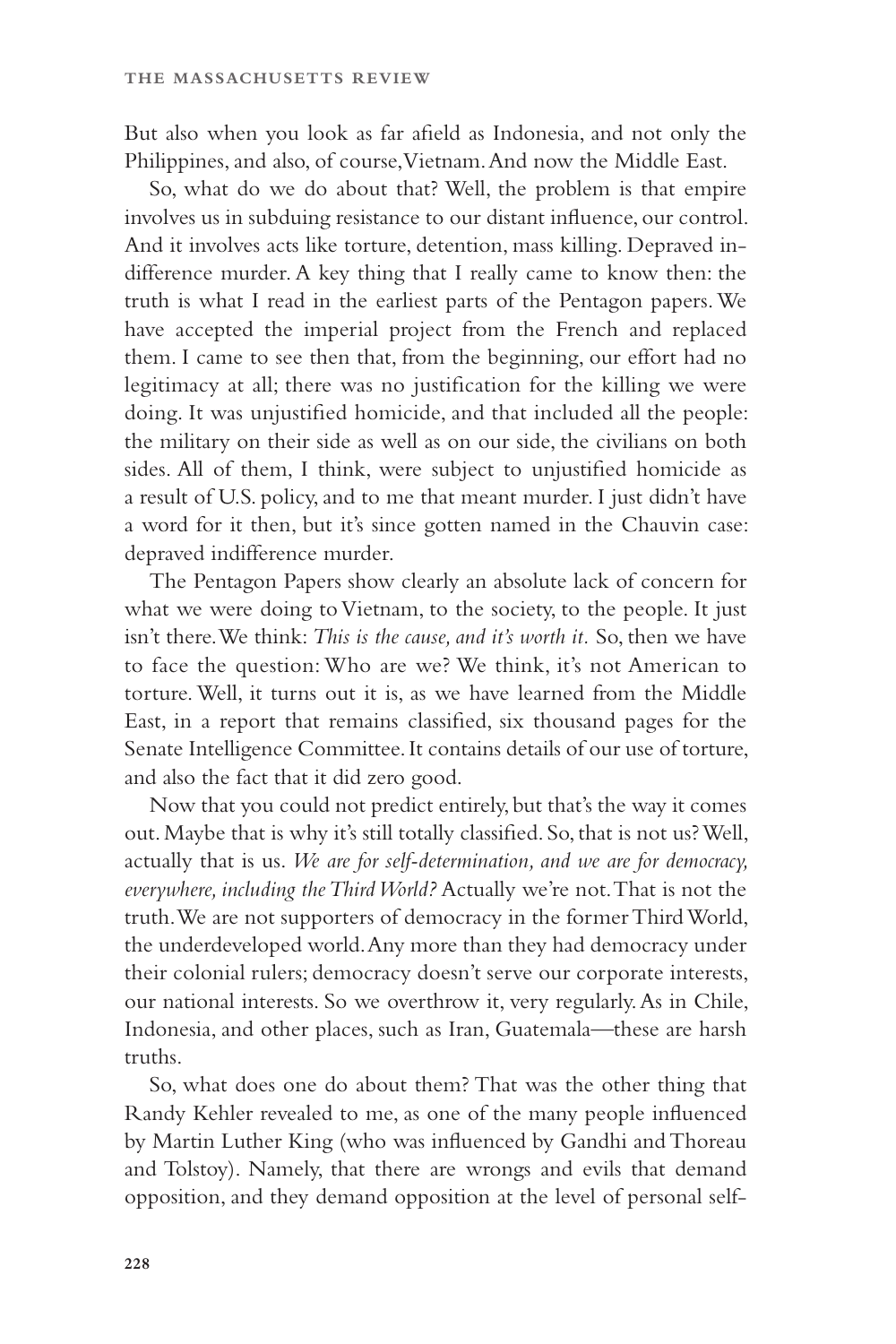sacrifice. If necessary—and it usually is necessary. You can almost define it that way: extreme evil, wickedness, is something which you should not participate in and something which you should expose and resist. But in addition, according to the views of MLK and Gandhi, you must resist nonviolently. You must recognize that these people, though they are doing wrong and you oppose them, have human rights; they have a right to life, and they are human, like ourselves. The nonviolent withdrawal of indifference and support is very powerful, and nothing less than that is adequate and appropriate.

So, these people put that thought in my mind. Without them, I would not have thought of giving the public the Pentagon Papers. We will, of course, see the same course of action taken later by Chelsea Manning and Edward Snowden.

**CA:** Dan, we only have three minutes left, and I know you can be more of an optimist than what you've just said. So, perhaps a few words of hope at the end?

**DE:** Things are uncertain. Humans are uncertain. While there's life, there's hope. As my friend Joanna Macy puts it, hope is not a feeling or expectation, it's a way of acting. And I choose to act as if there's a chance for humans to develop this kind of concern for the lives of others.

I think that as humans we are subject to—not just as Americans, but as humans—we are fundamentally subject to dichotomizing the rest of humanity: us and them, we and others. And then there are other widening circles of "us." But in the end, you get to a point where, I'm sorry to say, the truth is, people have essentially no concern at all for those others, so long as they are far enough distant—and that distance can be defined by our leaders. Very quickly.

I think we have to develop a species identity and concern, and a loyalty that is not normally human. At least we haven't seen it up to now in the millennia of civilization. So is it possible? Well, we don't know. We haven't seen it. We now affect the climate with fossil fuels, and with the nuclear possibility, we can afflict almost all of humanity. That wasn't true before, it wasn't something that we had to worry about. I think we have to show this new attitude, find a concern for ourselves as a species, and I think that it's possible.

It would be almost a miracle for this to change as fast as it needs to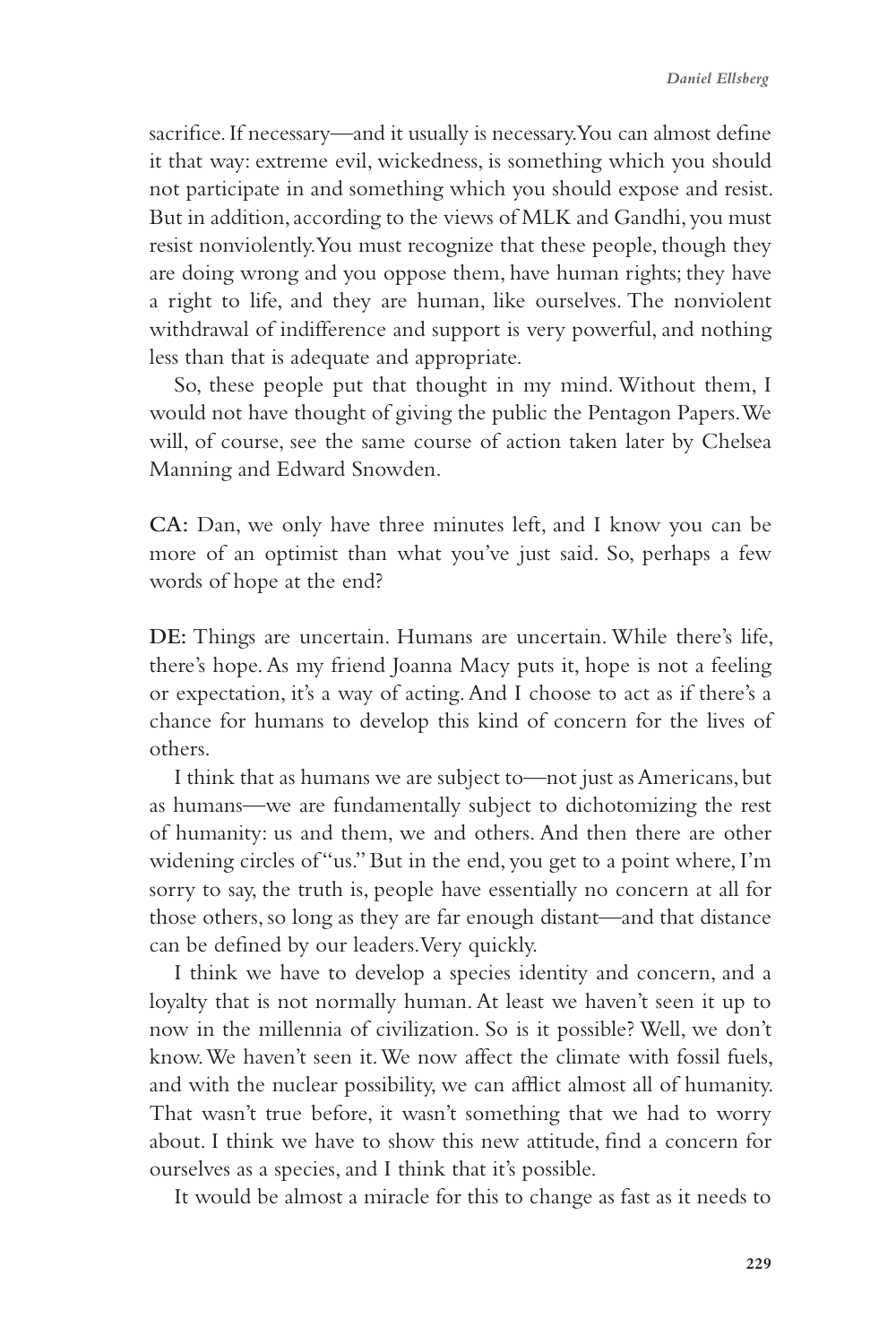change. But we have seen miracles like that. In 1983 or '84, the Berlin Wall coming down and Soviet Union dissolving: all that was not just "unlikely," it was impossible. It was unthinkable. But it did happen. For Nelson Mandela to come to power in South Africa, without a violent revolution, was impossible. And it did happen.

And I will say one thing that Patricia and I are very aware of, though at the time most people weren't. The chance that I wouldn't go to prison was impossible. We didn't see that at the time, we thought it was unlikely. But later we learned that, from the beginning, the judge was thought to be have been successfully bribed: he was told that he'd be head of the FBI if my trial came out right. So that meant I had no chance, that it was impossible I wouldn't go to prison.

I did believe, and rightly so, that the war would not end while Nixon was in office. He was going to continue it in the air. So, when the troops came out, and everyone celebrated, *End of the war. It's peace, peace,* and so forth*. Peace with honor.* No, it was still war, with Thieu still in power. And that was true in January of 1973. After the landslide election of November '72, an unprecedented landslide, the chance that Nixon would be out of office during the next four years, and thus the war would become endable, that chance was zero. No way that was going to happen.

And yet, what followed were the actions of a lot of different people. Our acts were one link in a chain of actions, none of which could have been expected. John Dean was not expected to take on the president the way he did. Alex Butterfield was not expected at all, zero chance, to reveal the taping in the Oval Office. Elliott Richardson was not expected to refuse to fire the special prosecutor. Remember, Richardson had gotten to that post by one act after another, always doing what the president demanded. Yet all of those things did come about. And the war was ended in '75, after all of these actions, without which, not.

So, in short, I choose to act as if it's possible that we can come to have a sufficient concern for humanity at large. And that we can come to have a sufficient sense of our own responsibility. Chelsea Manning and Ed Snowden faced, and I faced, a perception: *it is necessary for this truth to come out*. *And others are not going to do it. Therefore, I must do it.*

People can tell the truth, and they can risk their jobs. Which is the critical thing: risk their reputations and their careers. Very unlikely. Not normally human. But also not impossible for humans.

And it has even occurred to me, we just need to realize that, when